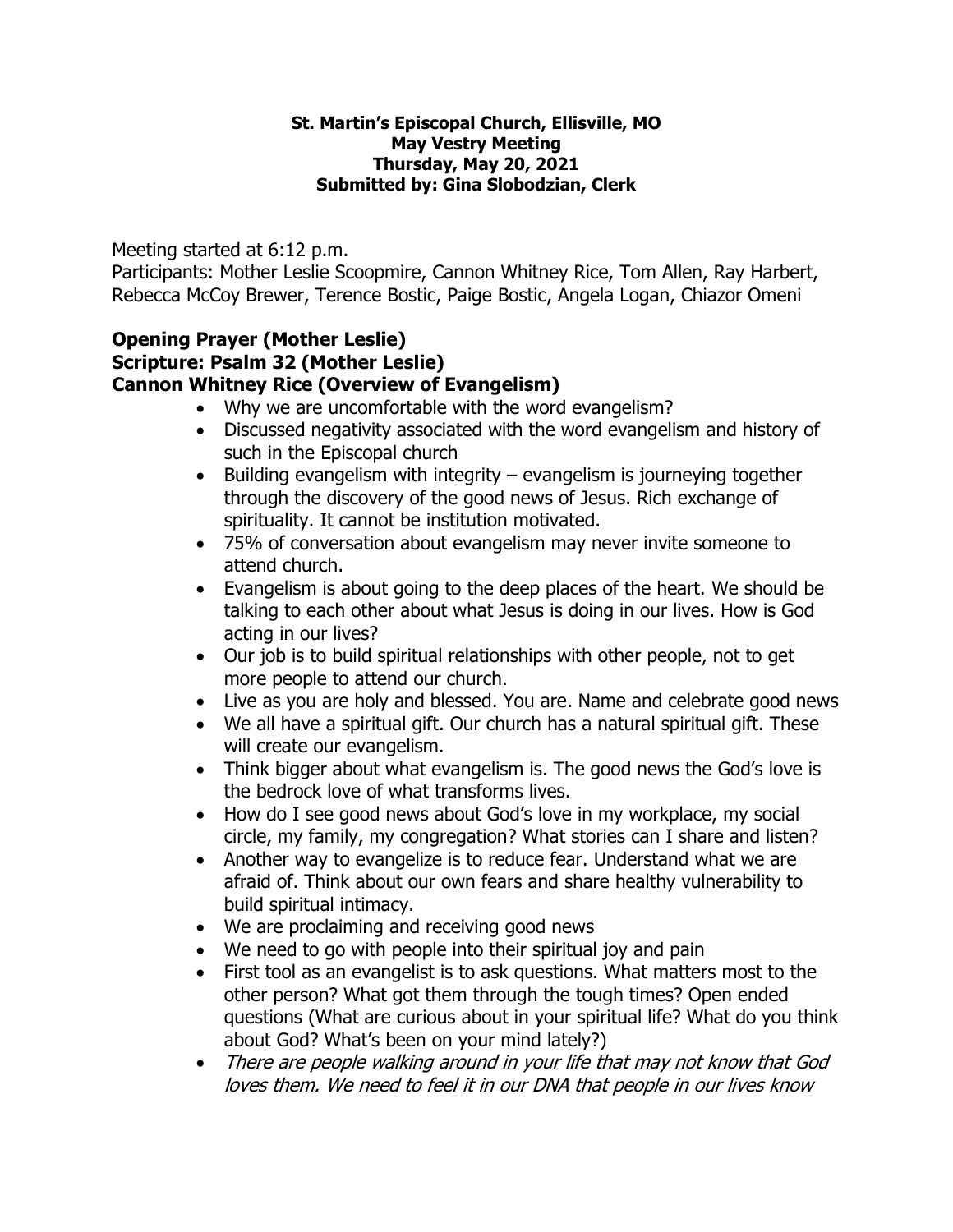that God loves them. We as children of God and our congregation has spiritual gifts that we can share. What are our gifts that we can share?

# **Priest Report (Mother Leslie) – Report Sent Prior to the meeting**

- Diocesan task force will update guidelines post COVID, then we will bring to the regathering committee then to St. Martin's for in person worship plans future state
- Two weddings and a funeral over the past month
- She is preparing for her leave.
	- o Sewannee for 3 weeks then 1 week of vacation
	- $\circ$  June 5-July 7<sup>th</sup>
	- o All services are covered and pastoral care
- Shug Goodlow LOA not finalized
	- o Mother Leslie completed and sent to Shug
	- o Worked with the diocese over the past several days
	- o Thought she did not need pension paid for her. She will need pension paid for per the headquarters of the Episcopal church as Shug will work 20 hours or more. The cost is \$5600
		- **■** Mother Leslie will talk with Bishop Deon when he returns regarding this situation and gain more clarity
		- **•** Tom reviewed staff salary breakdown
		- Wendy's old salary and \$40,811 and split.
		- **Tom feels Shug's role is what we budgeted for Wendy and** we shouldn't have an issue
		- Mother Leslie is going to ask the Diocese to kick in since the Diocese indicated several times that we did not need to make the contribution
		- Tom asked the vestry if we had any strong objections moving forward – straw poll – no formal vote
			- Angela, Becky, Terence, not opposed
		- **EXEC** Terence asked if she learned anything about Shug that might sway her decision
			- Mother Leslie indicated that she does not have any qualms or issues regarding the LOA and moving forward with Shug
		- **•** Terence asked is there a reason we shouldn't pay the pension, even though we weren't aware of this?
			- Mother Leslie indicated this was a surprise all of a sudden to get thrown this.
	- $\circ$  Tom indicated once we get the LOA finalized, we do an email vote on moving forward with Shug
	- $\circ$  Still negotiating the start date hoping for the middle of August
- Request for additional funds for education (Mother Leslie exit during discussion) Tom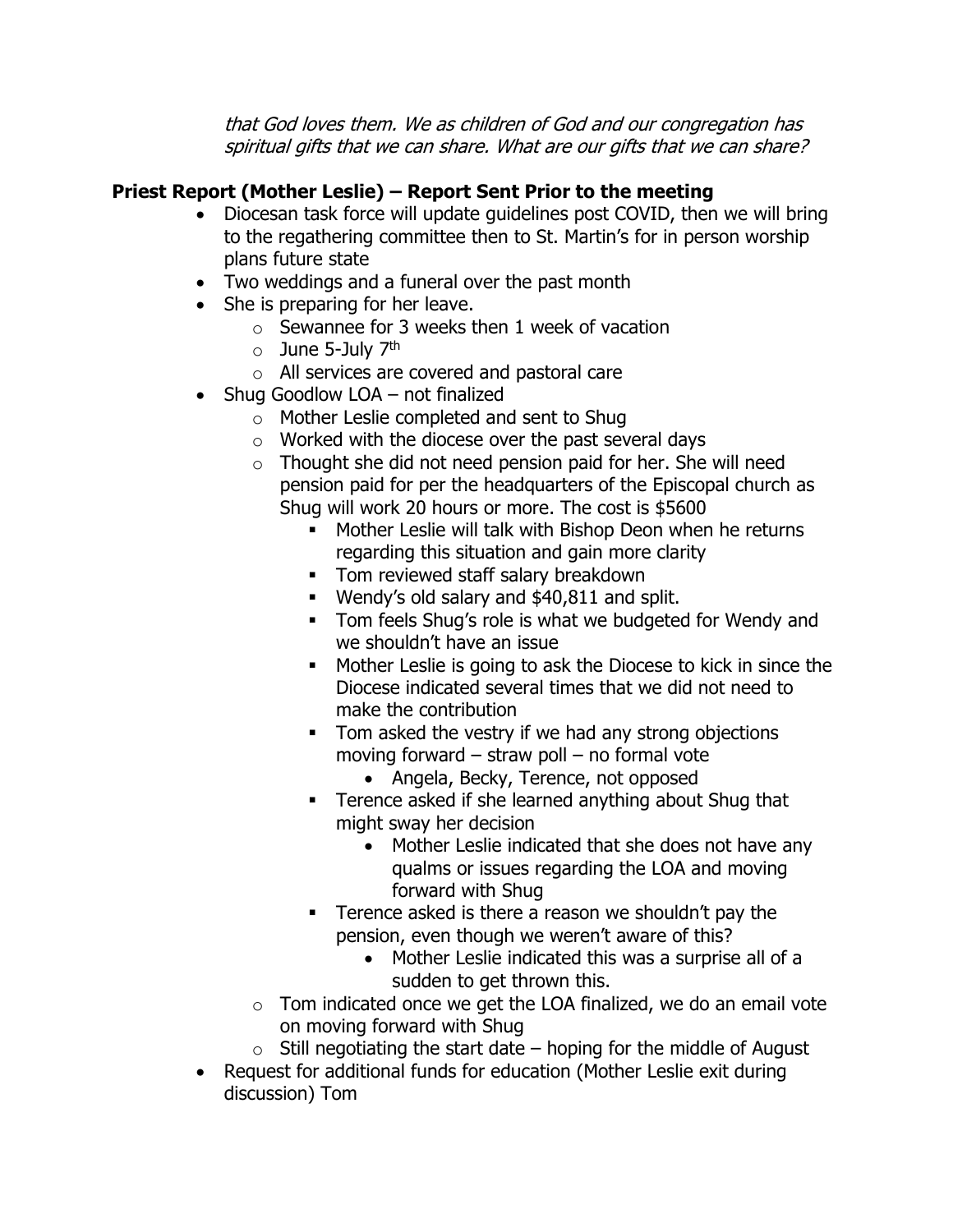- $\circ$  Increase of CE from \$500 to \$1500 to help fund continuing education
- $\circ$  Ray asked if request is for 1 year, 2 years or forever?
- o Becky reads and Tom answered this is for this year only as we budget for one year
- o **Tom motioned to increased Mother Leslie's allotment for CE from \$500 to \$1500 and reassess during budget. Ray seconded. Floor opened for discussion. Feedback by multiple Vestry. Tom reintroduced – and reiterated the motion. All in favor. None opposed**

# **Senior Warden Report (Tom) – Sent prior to the group**.

- Regathering committee meeting on Tuesday
	- $\circ$  Getting a flurry of requests for groups to come back in
- Great call with insurance agent, regarding policy changes which would cut costs – over insured

## **Junior Warden Report (Terence) – Sent prior to the group**

- Terrence sent out emails to all of our ministry leaders
	- o Two pieces of feedback thus far.
	- $\circ$  Terrence trying to be the extra ear to the ground with the ministry leaders

## **Financial Report (Tom Allen on behalf of Page Andersen) – Sent Earlier**

- Brief review of the budget. Running a surplus overall of \$60K and pledges are above budget along with plate pledges
- Continue to benefit from open position on staff salaries
- Mother Leslie indicated that our neighbors to the East might want to rent space for adult bible study and this would be additional income
- **Tom made motion to approve financials of April 2021. Second by Becky. No discussion. All in favor. None opposed. Financials approved.**

## **Facilities Report (Terence) – Sent earlier**

- The Vestry would like to thank all who participated in Spring Clean Up:
	- o Lincoln Drake
	- o Jim Fischer
	- o Dana Griggs
	- o Lynne Bare
	- o Michael Leaseburg
	- o Loretta Go
	- o Gina Slobodzian
	- o Leslie Pattengill
	- o Scott Pattengill
	- o Trisha Rosehill
	- o Angela Logan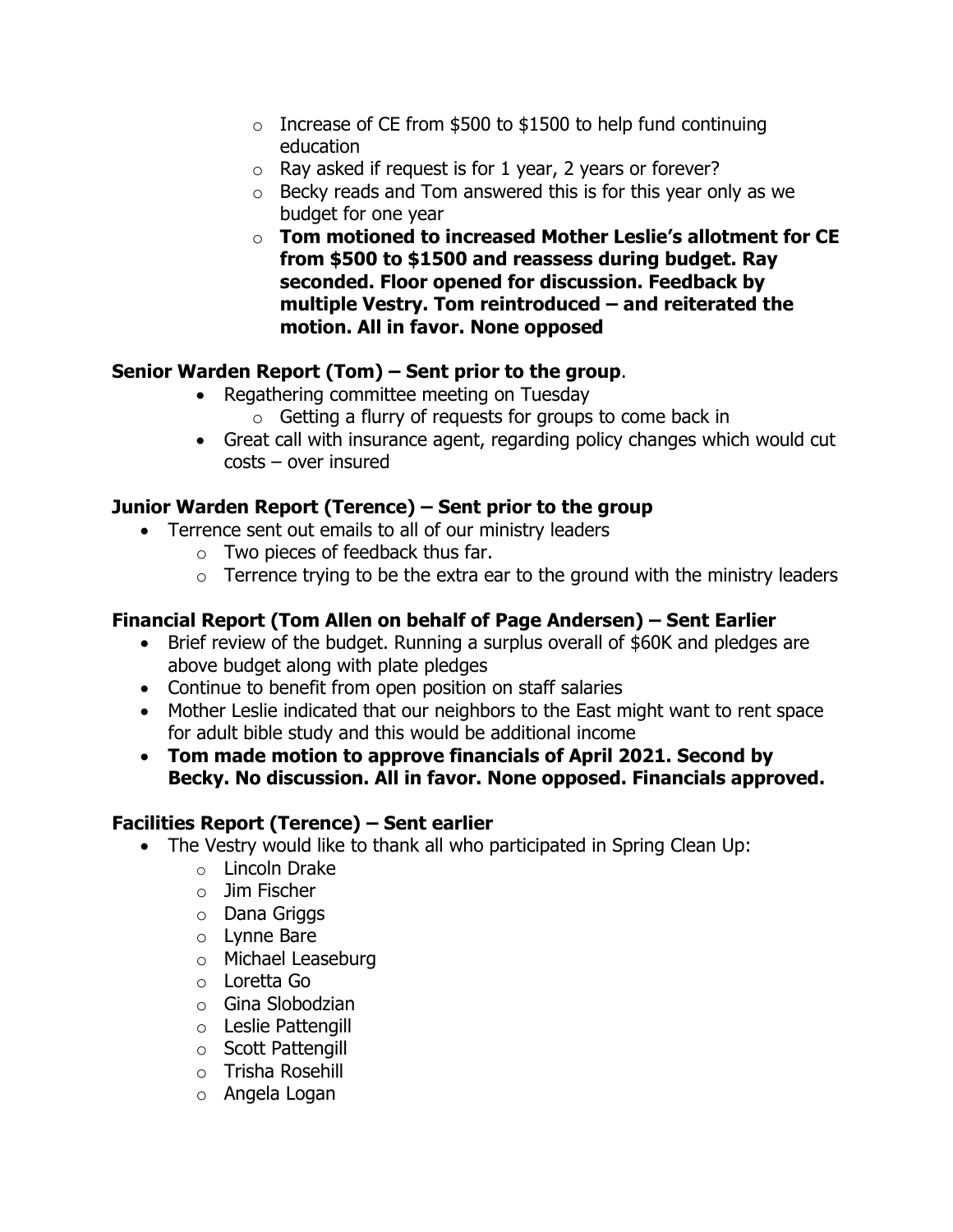- o Scott Logan
- o Bob Pomeroy
- o Mary Jane Drake
- o Page Andersen
- o Tom Warrington
- o Steve Brunkhorst
- o Becky McCoy Brewer
- o Mike Kelly
- **Motion to approve sump pump expense of \$357 by Terence, second by Angela. No discussion. All in favor. None opposed. This comes from capital campaign**

**Vestry Minutes from April (Gina) – sent earlier**

• **Motion to approve minutes from April meeting by Becky, second by Terence. All in favor. None opposed.** 

#### **New Business**

- Mid year communication to the parish at large. Tom would like to do this and asked the Vestry what they would like for him to cover. A look back and a look forward.
	- $\circ$  Ray indicated, if we can have a hybrid service one week, why can't we do that every week? Those questions come up often.
	- $\circ$  Financial update
	- o Year round stewardship
	- $\circ$  Capital campaign
	- o Call for volunteers for columbarium
	- $\circ$  Call for volunteers to come and stand at the altar message around service approach
	- o New events and updates
	- $\circ$  Tom will draft and get out within the next month
- Insurance coverage (Discussion by the Vestry)
	- $\circ$  We have an opportunity to adjust coverage to right size to our building and our needs
		- Reduce full building coverage to \$4M vs. \$10M
			- We wouldn't rebuild the same building if our church was destroyed
			- We would save \$5100 by doing this
		- **EXEC** Umbrella coverage is bigger than we need. Reduce that and save another \$1000.
		- Opportunity increase Cyber Loss insurance from \$250K to \$1M for an additional \$1000
			- Agreed to look into a mid range amount of coverage
	- $\circ$  All can be done retroactively to February 1
	- $\circ$  Agreed for further review, but we all agree on building coverage and umbrella coverage modifications